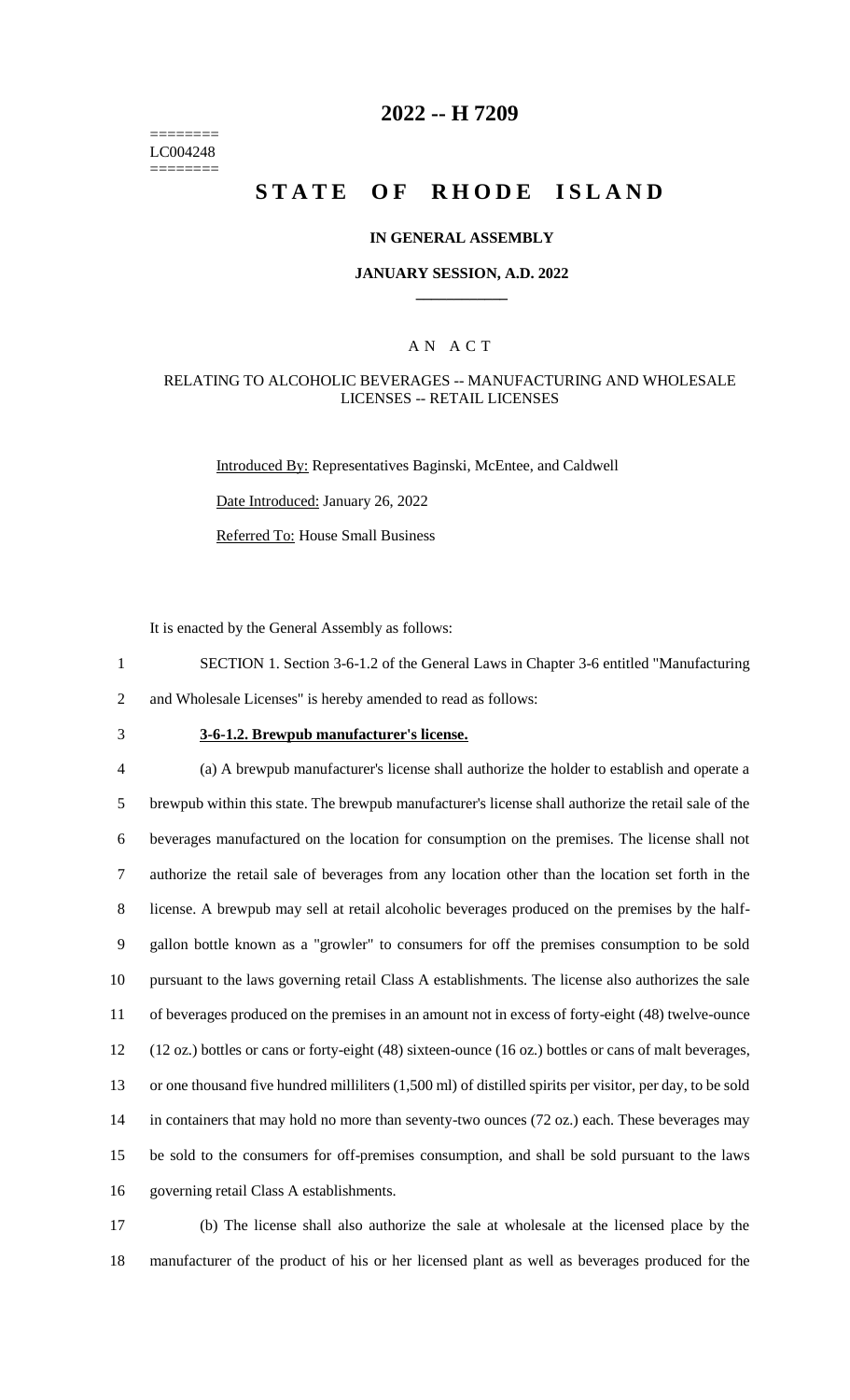brewpub and sold under the brewpub's name to a holder of a wholesaler's license and the transportation and delivery from the place of sale to the licensed wholesaler or to a common carrier for that delivery.

 (c) The brewpub manufacturer's license further authorizes the sale of beverages manufactured on the premises to any person holding a valid wholesaler's and importer's license under § 3-6-9 or § 3-6-11.

 (d) The annual fee for the license is one thousand dollars (\$1,000) for a brewpub producing more than fifty thousand gallons (50,000 gal.) per year and five hundred dollars (\$500) per year for a brewpub producing less than fifty thousand gallons (50,000 gal.) per year. The annual fee is prorated to the year ending December 1 in every calendar year and paid to the general treasurer for the use of the state.

 (e) [Expires March 1, 2022]. A holder of a brewpub manufacturer's license will be permitted to sell, with take-out food orders, up to two (2) seven hundred fifty millimeter (750 ml) bottles of wine or the equivalent volume of wine in smaller factory sealed containers, or seventy- two ounces (72 oz.) of mixed wine-based drinks or single-serving wine in containers sealed in such a way as to prevent re-opening without obvious evidence that the seal was removed or broken, one hundred forty-four ounces (144 oz.) of beer or mixed beverages in original factory sealed containers, and one hundred forty-four ounces (144 oz.) of draft beer or seventy-two ounces (72 oz.) of mixed beverages containing not more than nine ounces (9 oz.) of distilled spirits in growlers, bottles, or other containers sealed in such a way as to prevent re-opening without obvious evidence 21 that the seal was removed or broken, provided such sales shall be made in accordance with § 1.4.10 of the department of business regulation (DBR) liquor control administration regulations, 230- RICR-30-10-1, and any other DBR regulations.

- 24 (1) **[Expires March 1, 2022].** Delivery of alcoholic beverages with food from a brewpub
- licensee is prohibited.
- 

26 (2) The provisions of subsection (e) and (e)(1) of this section shall remain permanent and any sunset provision pursuant to section 3 of chapter 129 or section 3 of chapter 130 of the public

- 28 laws of 2021 shall be void.
- 

SECTION 2. Section 3-7-7 of the General Laws in Chapter 3-7 entitled "Retail Licenses"

- is hereby amended to read as follows:
- **3-7-7. Class B license.**

 (a)(1) A retailer's Class B license is issued only to a licensed bona fide tavern keeper or victualer whose tavern or victualing house may be open for business and regularly patronized at least from nine o'clock (9:00) a.m. to seven o'clock (7:00) p.m. provided no beverage is sold or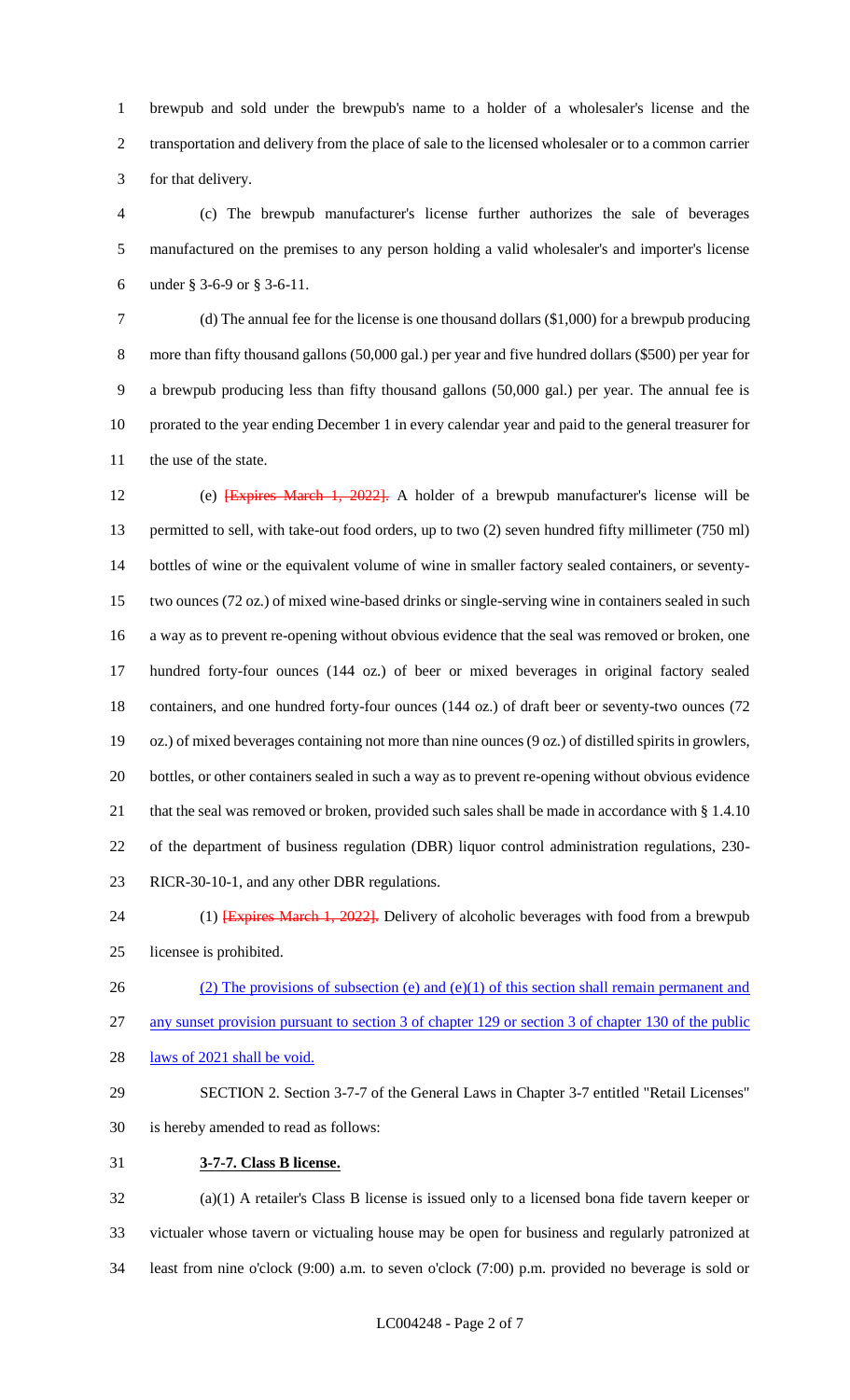served after one o'clock (1:00) a.m., nor before six o'clock (6:00) a.m. Local licensing boards may fix an earlier closing time within their jurisdiction, at their discretion. The East Greenwich town council may, in its discretion, issue full and limited Class B licenses which may not be transferred, but which shall revert to the town of East Greenwich if not renewed by the holder. The Cumberland town council may, in its discretion, issue full and limited Class B licenses which may not be transferred to another person or entity, or to another location, but which shall revert to the town of Cumberland if not renewed by the holder.

 The Pawtucket city council may, in its discretion, issue full and limited Class B licenses which may not be transferred to another person or entity, or to another location, but which shall revert to the city of Pawtucket if not renewed by the holder. This legislation shall not affect any Class B license holders whose licenses were issued by the Pawtucket city council with the right to transfer.

 (2) The license authorizes the holder to keep for sale and sell beverages including beer in cans, at retail at the place described and to deliver them for consumption on the premises or place where sold, but only at tables or a lunch bar where food is served. It also authorizes the charging of a cover, minimum, or door charge. The amount of the cover, or minimum, or door charge shall be posted at the entrance of the establishments in a prominent place.

18 (i) **Expires March 1, 2022**. A holder of a Class B license will be permitted to sell, with take-out food orders, up to two (2) seven hundred fifty millimeter (750 ml) bottles of wine or the equivalent volume of wine in smaller factory sealed containers, or seventy-two ounces (72 oz.) of mixed wine-based drinks or single-serving wine in containers sealed in such a way as to prevent re-opening without obvious evidence that the seal was removed or broken, one hundred forty-four ounces (144 oz.) of beer or mixed beverages in original factory sealed containers, and one hundred forty-four ounces (144 oz.) of draft beer or seventy-two ounces (72 oz.) of mixed beverages containing not more than nine ounces (9 oz.) of distilled spirits in growlers, bottles, or other containers sealed in such a way as to prevent re-opening without obvious evidence that the seal was removed or broken, provided such sales shall be made in accordance with § 1.4.10 of the department of business regulation (DBR) liquor control administration regulations, 230-RICR-30- 10-1, and any other DBR regulations.

30 (ii) **[Expires March 1, 2022].** Delivery of alcoholic beverages with food from a Class B licensee is prohibited.

32 (iii) The provisions of subsection  $(a)(2)(i)$  and  $(a)(2)(ii)$  of this section shall remain permanent and any sunset provision pursuant to section 3 of chapter 129 or section 3 of chapter 34 130 of the public laws of 2021 shall be void.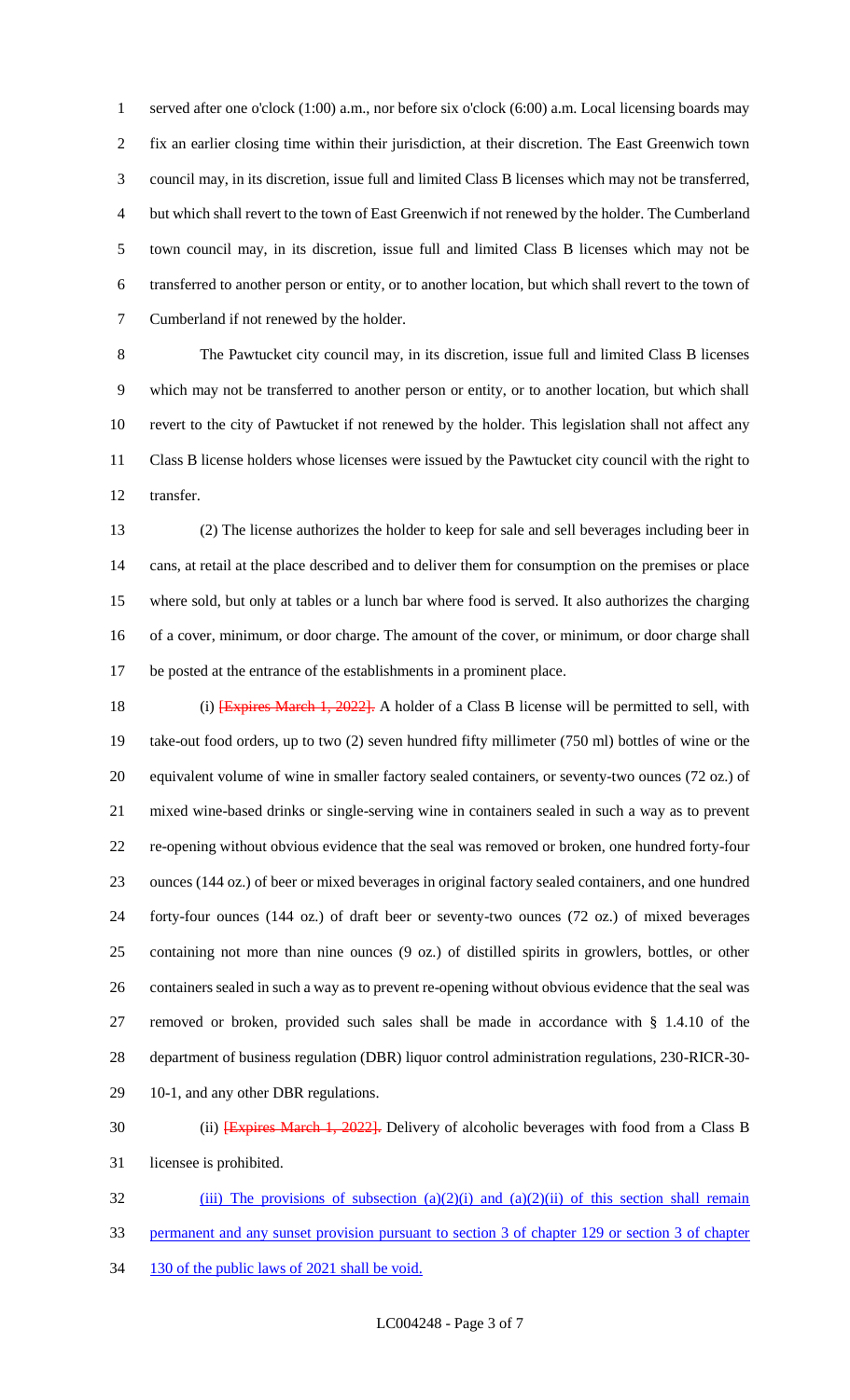(3) Holders of licenses are not permitted to hold dances within the licensed premises, unless proper permits have been properly obtained from the local licensing authorities.

 (4) Any holder of a Class B license may, upon the approval of the local licensing board and for the additional payment of two hundred dollars (\$200) to five hundred dollars (\$500), open for business at twelve o'clock (12:00) p.m. and on Fridays and Saturdays and the night before legal state holidays may close at two o'clock (2:00) a.m. All requests for a two o'clock (2:00) a.m. license shall be advertised by the local licensing board in a newspaper having a circulation in the county where the establishment applying for the license is located.

 (5) A holder of a retailer's Class B license is allowed to erect signs advertising his or her business and products sold on the premises, including neon signs, and is allowed to light those signs during all lawful business hours, including Sundays and holidays.

 (6) Notwithstanding the provisions of subsection (a) and/or § 3-7-16.4, a holder of a retail class B and/or class ED license may apply to the municipality in which the licensee is located for a permit to conduct a so-called "Lock-In Event", under the following conditions:

 (i) A "Lock-In Event" is defined as an event where a specified group of individuals are permitted to remain in a licensed premises after closing hours including, but not limited to, the hours of 1:00 a.m. to 6:00 a.m.

 (ii) A Lock-In Event must have the approval of the municipal licensing authority pursuant to a permit issued for each such event, subject to such conditions as may attach to the permit. The fee for the permit shall be not less than fifty dollars (\$50.00) nor more than one hundred dollars (\$100). The granting or denial of a Lock-In Event permit shall be in the sole discretion of the municipal licensing authority and there shall be no appeal from the denial of such a permit.

 (iii) During the entire period of any Lock-In Event, all alcoholic beverages must be secured in place or removed from the public portion of the premises and secured to the satisfaction of the municipality issuing the Lock-In Event permit.

 (iv) During the Lock-In Event, the establishment shall be exclusively occupied by the Lock-In Event participants and no other patrons shall be admitted to the premises who are not participants. It shall be a condition of the permit that participants shall not be admitted more than thirty (30) minutes after the permitted start time of the Lock-In Event, except in the event of unforeseen travel delays, nor permitted to re-enter the event if they leave the licensed premises.

(v) As part of the Lock-In Event, food shall be served.

 (vi) The municipal licensing authority may, in its sole discretion, require the presence of a police detail, for some or all of the event, and the number of officers required, if any, shall be determined by the municipality as part of the process of issuing the Lock-In Event permit. The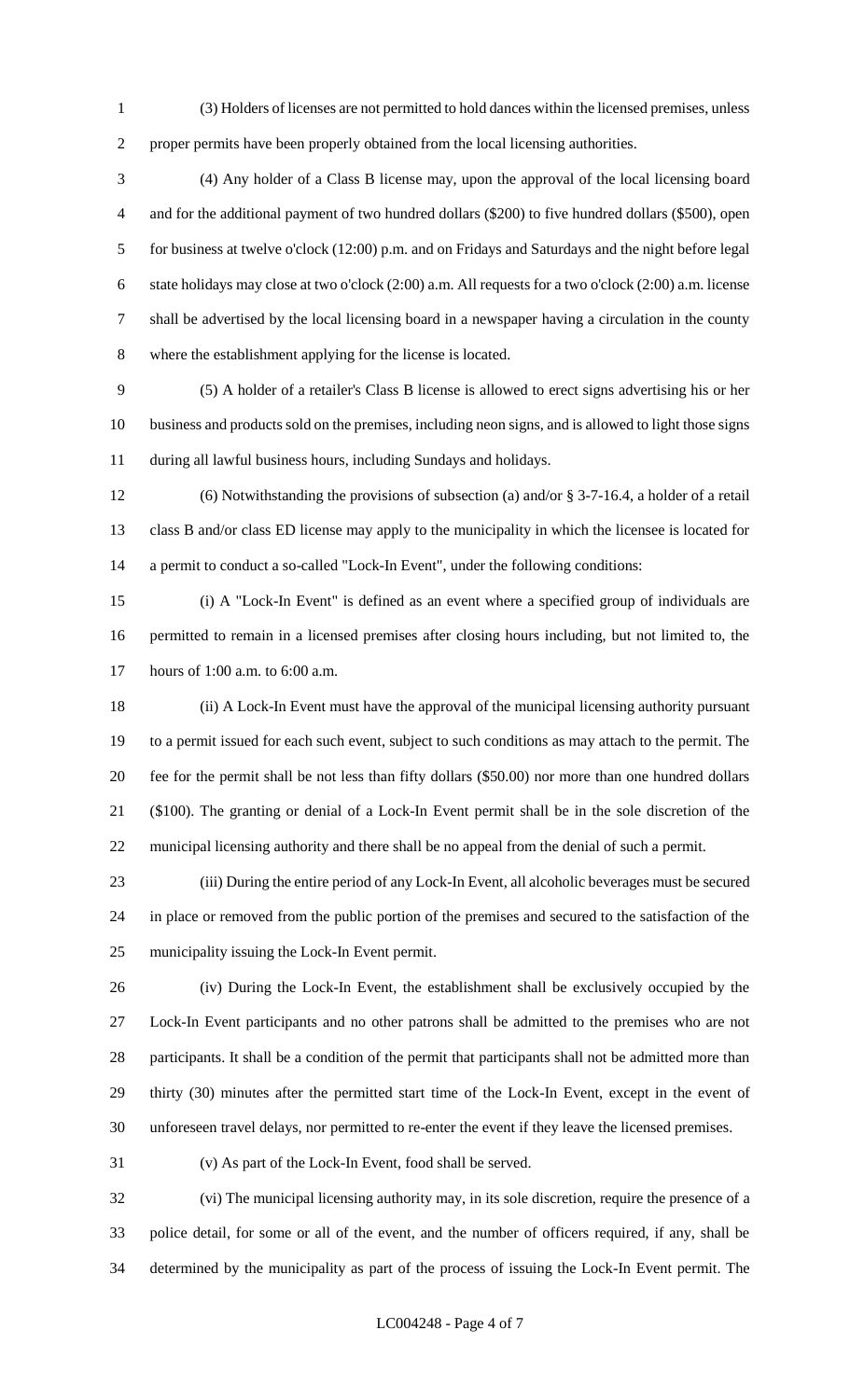licensee shall be solely responsible for the cost of any such required police detail.

 (b) The annual license fee for a tavern keeper shall be four hundred dollars (\$400) to two thousand dollars (\$2,000), and for a victualer the license fee shall be four hundred dollars (\$400) to two thousand dollars (\$2,000). In towns with a population of less than two thousand five hundred (2,500) inhabitants, as determined by the last census taken under the authority of the United States or the state, the fee for each retailer's Class B license shall be determined by the town council, but shall in no case be less than three hundred dollars (\$300) annually. If the applicant requests it in his or her application, any retailer's Class B license may be issued limiting the sale of beverages on the licensed premises to malt and vinous beverages containing not more than twenty percent (20%) alcohol by volume, and the fee for that limited Class B license shall be two hundred dollars (\$200) 11 to one thousand five hundred dollars (\$1,500) annually. The fee for any Class B license shall in each case be prorated to the year ending December 1 in every calendar year.

 (1) Upon the approval and designation of a district or districts within its city or town by the local licensing board, the local licensing board may issue to any holder of a Class B license or a Class ED license, an extended hours permit to extend closing hours on Thursdays, Fridays and Saturdays, the night before a legal state holiday or such other days as determined by the local board, for one hour past such license holder's legal closing time as established by the license holder's license or licenses including, but not limited to, those issued pursuant to subsection (a)(4) of this section. The extended hours permit shall not permit the sale of alcohol during the extended one- hour period and shall prohibit the admittance of new patrons in the establishment during the extended one-hour period. The designation of such district(s) shall be for a duration of not less than six (6) months. Prior to designating any such district, the local licensing authority shall hold a hearing on the proposed designation. The proposed designation shall include the boundaries of the proposed district, the applicable days for the extended hours, and the duration of the designation and the conditions imposed. The proposed designation shall be advertised at least once per week for three (3) weeks prior to the hearing in a newspaper in general circulation in the city or town. The city or town will establish an application process for an extended hours permit for such license holder and may adopt rules and regulations to administer the permit.

 SECTION 3. Section 3 of Chapter 129 of the Public Laws of 2021 entitled "An Act Relating to Alcoholic Beverages - Retail Licenses", is hereby amended to read as follows:

31 SECTION 3. This act shall take effect upon passage and shall sunset on March 1, 2022.

SECTION 4. Section 3 of chapter 130 of the Public Laws of 2021 entitled "An Act Relating

to Alcoholic Beverages - Retail Licenses", is hereby amended to read as follows:

34 SECTION 3. This act shall take effect upon passage and shall sunset on March 1, 2022.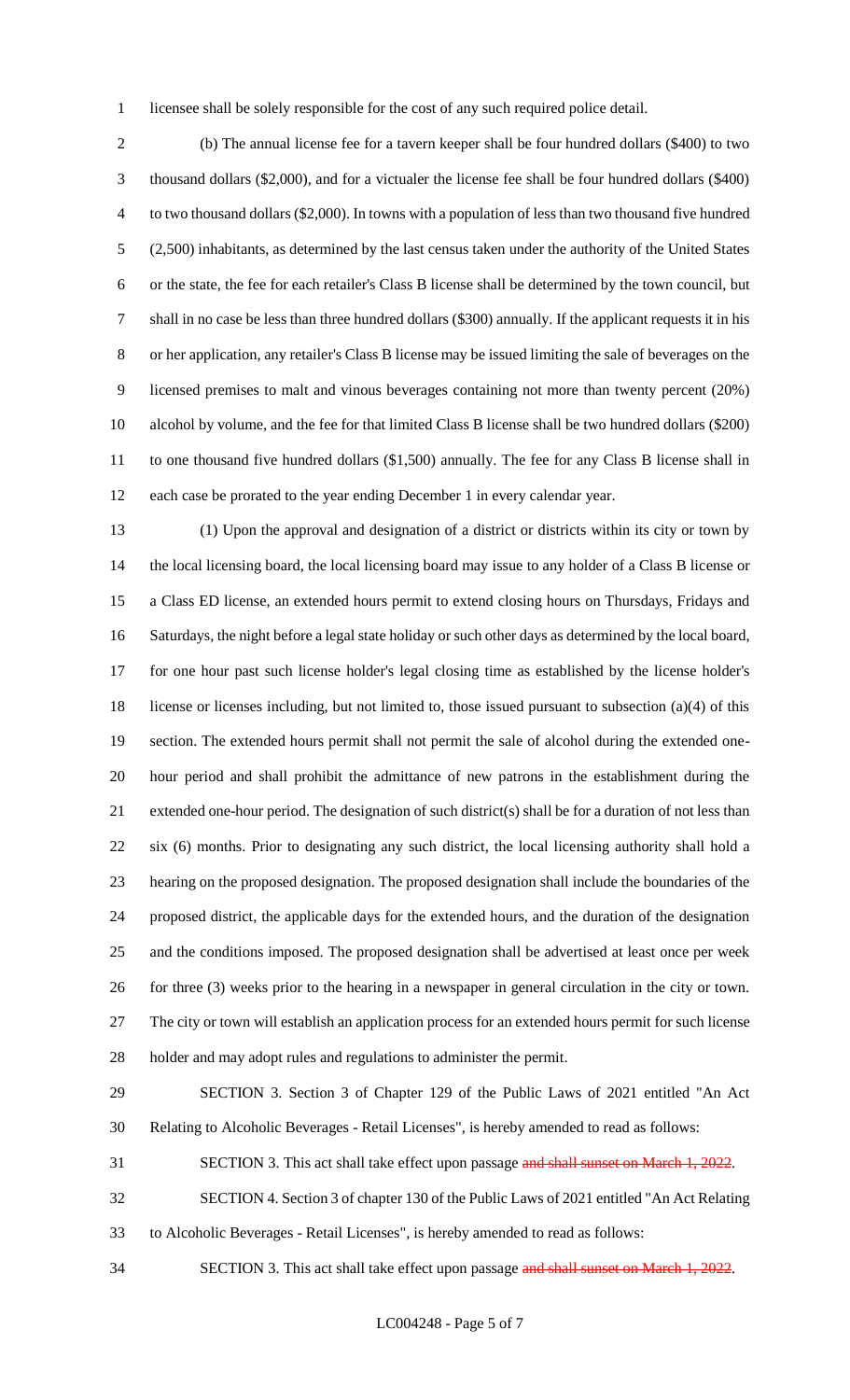1 SECTION 5. This act shall take effect upon passage.

#### $=$ LC004248  $=$